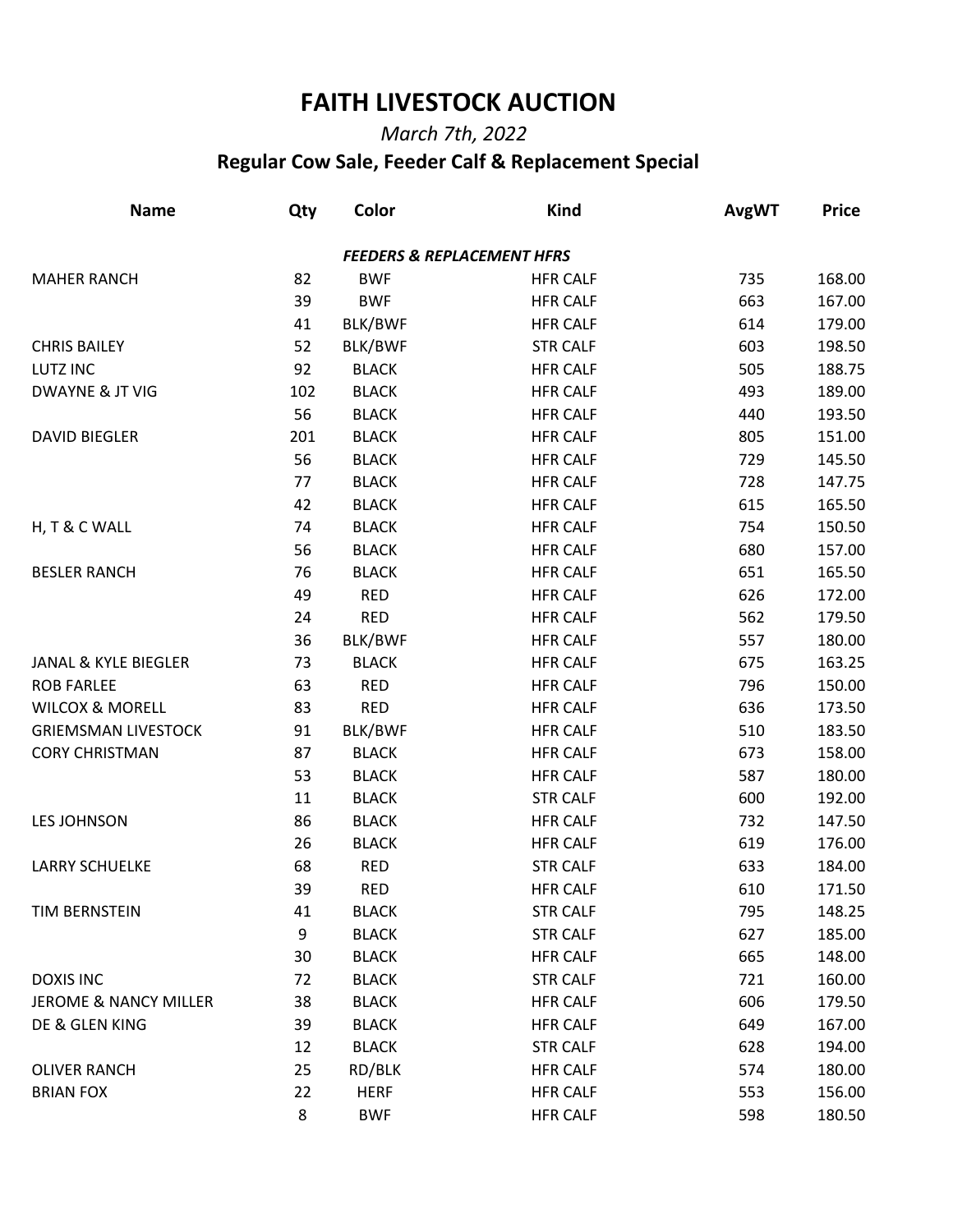| <b>JOE BERTOLOTTO</b>                | 9                       | <b>BLACK</b> | <b>STR CALF</b>                   | 600  | 200.00  |
|--------------------------------------|-------------------------|--------------|-----------------------------------|------|---------|
|                                      | 6                       | <b>BLACK</b> | <b>HFR CALF</b>                   | 580  | 172.50  |
| <b>MORTENSON RANCH</b>               | 8                       | <b>CHAR</b>  | <b>STR CALF</b>                   | 491  | 217.00  |
|                                      | 10                      | CHAR/BLK     | <b>HFR CALF</b>                   | 506  | 170.50  |
| <b>JOE DOUGLAS</b>                   | 16                      | <b>CHAR</b>  | <b>HFR CALF</b>                   | 674  | 147.00  |
| <b>JAKE &amp; ROCKY LONGBRAKE</b>    | $\overline{7}$          | <b>BLACK</b> | <b>STR CALF</b>                   | 765  | 143.75  |
|                                      | $\overline{7}$          | <b>BLACK</b> | <b>HFR CALF</b>                   | 726  | 143.50  |
| FLYING H BUFFALO INC                 | 10                      | <b>BLACK</b> | <b>HFR CALF</b>                   | 466  | 180.00  |
|                                      | 5                       | <b>BLACK</b> | <b>STR CALF</b>                   | 475  | 222.50  |
| <b>BUDDY &amp; LORI SIMONS</b>       | $\overline{2}$          | <b>BLACK</b> | <b>STR CALF</b>                   | 650  | 189.00  |
|                                      | 3                       | <b>BLACK</b> | <b>HFR CALF</b>                   | 710  | 134.00  |
|                                      | $\overline{\mathbf{4}}$ | <b>CHAR</b>  | <b>HFR CALF</b>                   | 541  | 155.00  |
| <b>BILL MRAZ</b>                     | 10                      | <b>CHAR</b>  | <b>HFR CALF</b>                   | 608  | 152.00  |
|                                      | $\mathsf{3}$            | <b>BLACK</b> | <b>STR CALF</b>                   | 633  | 189.00  |
| ETHAN WIECHMANN                      | 3                       | <b>BLACK</b> | <b>STR CALF</b>                   | 578  | 185.00  |
| <b>JEREMY MEEKS</b>                  | $\overline{2}$          | <b>BLACK</b> | <b>STR CALF</b>                   | 513  | 221.00  |
|                                      |                         |              | <b>BRED COWS</b>                  |      |         |
| <b>GERBRACHT RANCH</b>               | 10                      | <b>BLACK</b> | solid mouth BRD COW, calve Apr. 1 | 1285 | 1400.00 |
|                                      | 34                      | <b>BLACK</b> | solid mouth BRD COW, calve Apr. 1 | 1360 | 1350.00 |
|                                      |                         |              | <b>WEIGH-UPS</b>                  |      |         |
| <b>SCOTT BESLER</b>                  | 10                      | <b>BLACK</b> | <b>HFRT</b>                       | 1071 | 118.00  |
|                                      | 4                       | CHAR/RED     | <b>HFRT</b>                       | 1043 | 118.00  |
| <b>JOESY HAUSER</b>                  | 1                       | <b>BLACK</b> | <b>HFRT</b>                       | 850  | 114.00  |
| <b>HALL RANCH TRUST</b>              | 6                       | <b>BLACK</b> | <b>HFRT</b>                       | 928  | 111.00  |
| <b>CLINT SIMON</b>                   | $\overline{2}$          | <b>BLACK</b> | <b>HFRT</b>                       | 1073 | 112.00  |
| <b>DON PALMER</b>                    | $\mathbf{1}$            | <b>BLACK</b> | <b>HFRT</b>                       | 1035 | 106.00  |
| <b>LYLE WILCOX</b>                   | 2                       | <b>BLACK</b> | <b>HFRT</b>                       | 1063 | 100.50  |
| KEITH CARMICHAEL                     | 1                       | <b>BWF</b>   | COW                               | 1075 | 95.00   |
| <b>GARY &amp; VIRGINIA LENSEGRAV</b> | 5                       | <b>BLACK</b> | COW                               | 970  | 94.00   |
| <b>SCHAUER ANGUS</b>                 | 5                       | <b>BLACK</b> | COW                               | 1042 | 92.00   |
| <b>BRAD SCHECHER</b>                 | 1                       | <b>RED</b>   | COW                               | 1130 | 90.00   |
|                                      | 1                       | <b>RED</b>   | COW                               | 1365 | 85.00   |
|                                      | 1                       | <b>BLACK</b> | COW                               | 1260 | 83.50   |
|                                      | $\mathbf 1$             | <b>RED</b>   | COW                               | 1445 | 80.00   |
|                                      | 1                       | <b>RED</b>   | COW                               | 1635 | 80.00   |
|                                      | 1                       | <b>RED</b>   | COW                               | 1440 | 78.00   |
| <b>BRENT &amp; CINDY HULM</b>        | 1                       | <b>BLACK</b> | COW                               | 1170 | 89.00   |
| <b>JEREMY MEEKS</b>                  | 2                       | <b>BLACK</b> | COW                               | 1290 | 85.00   |
|                                      | $\mathbf 1$             | <b>BLACK</b> | COW                               | 1540 | 75.00   |
| A J LINDSKOV                         | 1                       | <b>BLACK</b> | COW                               | 1450 | 82.00   |
|                                      | 1                       | <b>BLACK</b> | COW                               | 1130 | 75.00   |
| <b>DON PALMER</b>                    | 2                       | <b>BLACK</b> | COW                               | 1388 | 82.00   |
|                                      | 4                       | <b>BLACK</b> | COW                               | 1698 | 80.00   |
| <b>CLINT SIMON</b>                   | 2                       | <b>BLACK</b> | COW                               | 1480 | 81.00   |
|                                      | 1                       | <b>BLACK</b> | COW                               | 1390 | 79.00   |